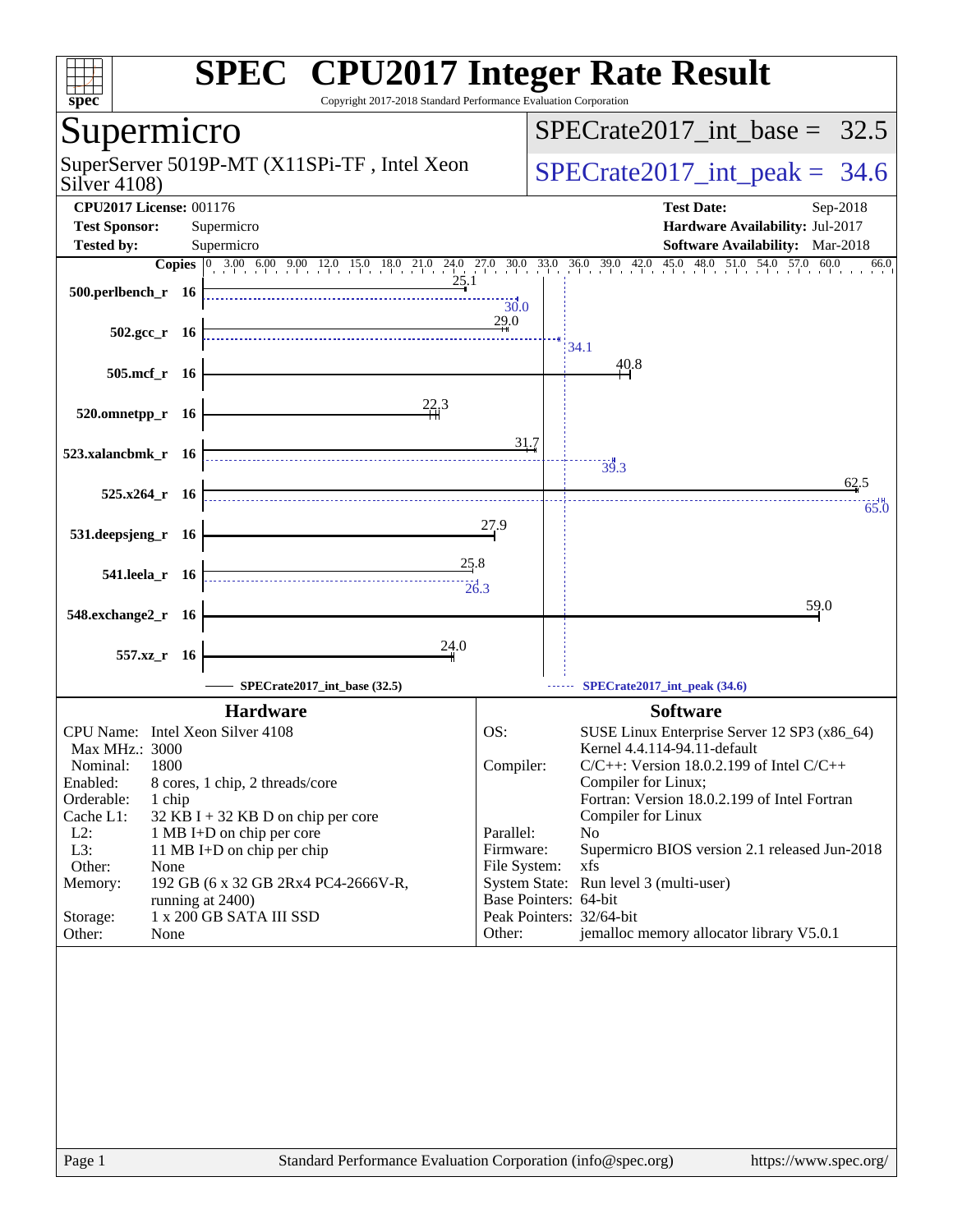

Copyright 2017-2018 Standard Performance Evaluation Corporation

## Supermicro

Silver 4108) SuperServer 5019P-MT (X11SPi-TF, Intel Xeon  $S^{2}$  SPECrate 2017 int peak = 34.6

SPECrate2017 int\_base =  $32.5$ 

**[CPU2017 License:](http://www.spec.org/auto/cpu2017/Docs/result-fields.html#CPU2017License)** 001176 **[Test Date:](http://www.spec.org/auto/cpu2017/Docs/result-fields.html#TestDate)** Sep-2018 **[Test Sponsor:](http://www.spec.org/auto/cpu2017/Docs/result-fields.html#TestSponsor)** Supermicro **[Hardware Availability:](http://www.spec.org/auto/cpu2017/Docs/result-fields.html#HardwareAvailability)** Jul-2017 **[Tested by:](http://www.spec.org/auto/cpu2017/Docs/result-fields.html#Testedby)** Supermicro **[Software Availability:](http://www.spec.org/auto/cpu2017/Docs/result-fields.html#SoftwareAvailability)** Mar-2018

### **[Results Table](http://www.spec.org/auto/cpu2017/Docs/result-fields.html#ResultsTable)**

|                                    |               |                |       | <b>Base</b>             |      |                | <b>Peak</b> |    |                |              |                |              |                |              |
|------------------------------------|---------------|----------------|-------|-------------------------|------|----------------|-------------|----|----------------|--------------|----------------|--------------|----------------|--------------|
| <b>Benchmark</b>                   | <b>Copies</b> | <b>Seconds</b> | Ratio | Ratio<br><b>Seconds</b> |      | <b>Seconds</b> | Ratio       |    | <b>Seconds</b> | <b>Ratio</b> | <b>Seconds</b> | <b>Ratio</b> | <b>Seconds</b> | <b>Ratio</b> |
| 500.perlbench_r                    | 16            | 1017           | 25.1  | 1018                    | 25.0 | 1012           | 25.2        | 16 | 847            | 30.1         | 848            | 30.0         | 848            | 30.0         |
| $502.\text{gcc}$ _r                | 16            | 791            | 28.6  | 777                     | 29.2 | 780            | 29.0        | 16 | 664            | 34.1         | 665            | 34.1         | 667            | 34.0         |
| $505$ .mcf r                       | 16            | 649            | 39.9  | 633                     | 40.9 | 634            | 40.8        | 16 | 649            | 39.9         | 633            | 40.9         | 634            | 40.8         |
| 520.omnetpp_r                      | 16            | 966            | 21.7  | 943                     | 22.3 | 931            | 22.5        | 16 | 966            | 21.7         | 943            | 22.3         | 931            | 22.5         |
| 523.xalancbmk r                    | 16            | 545            | 31.0  | 534                     | 31.7 | 531            | 31.8        | 16 | 431            | 39.2         | 429            | 39.4         | 430            | 39.3         |
| 525.x264 r                         | 16            | 448            | 62.5  | 447                     | 62.6 | 449            | 62.4        | 16 | 431            | 65.0         | 430            | 65.1         | 433            | 64.7         |
| 531.deepsjeng_r                    | 16            | 659            | 27.8  | 657                     | 27.9 | 658            | 27.9        | 16 | 659            | 27.8         | 657            | 27.9         | 658            | 27.9         |
| 541.leela_r                        | 16            | 1027           | 25.8  | 1026                    | 25.8 | 1026           | 25.8        | 16 | 1008           | 26.3         | 1009           | 26.3         | 1009           | 26.3         |
| 548.exchange2_r                    | 16            | 711            | 59.0  | 711                     | 59.0 | 711            | 58.9        | 16 | 711            | 59.0         | 711            | 59.0         | 711            | 58.9         |
| 557.xz r                           | 16            | 728            | 23.7  | 721                     | 24.0 | 720            | 24.0        | 16 | 728            | 23.7         | 721            | 24.0         | 720            | 24.0         |
| $SPECrate2017$ int base =          |               |                | 32.5  |                         |      |                |             |    |                |              |                |              |                |              |
| $C1$ $A0$ $A2$ $A3$ $A4$ $A5$ $A6$ | $\sim$ $\sim$ |                |       |                         |      |                |             |    |                |              |                |              |                |              |

**[SPECrate2017\\_int\\_peak =](http://www.spec.org/auto/cpu2017/Docs/result-fields.html#SPECrate2017intpeak) 34.6**

Results appear in the [order in which they were run](http://www.spec.org/auto/cpu2017/Docs/result-fields.html#RunOrder). Bold underlined text [indicates a median measurement](http://www.spec.org/auto/cpu2017/Docs/result-fields.html#Median).

#### **[Submit Notes](http://www.spec.org/auto/cpu2017/Docs/result-fields.html#SubmitNotes)**

 The taskset mechanism was used to bind copies to processors. The config file option 'submit' was used to generate taskset commands to bind each copy to a specific processor. For details, please see the config file.

### **[Operating System Notes](http://www.spec.org/auto/cpu2017/Docs/result-fields.html#OperatingSystemNotes)**

Stack size set to unlimited using "ulimit -s unlimited"

#### **[General Notes](http://www.spec.org/auto/cpu2017/Docs/result-fields.html#GeneralNotes)**

Environment variables set by runcpu before the start of the run: LD\_LIBRARY\_PATH = "/home/cpu2017/lib/ia32:/home/cpu2017/lib/intel64:/home/cpu2017/je5.0.1-32:/home/cpu2017/je5.0.1-64"

 Binaries compiled on a system with 1x Intel Core i7-6700K CPU + 32GB RAM memory using Redhat Enterprise Linux 7.5 Transparent Huge Pages enabled by default Prior to runcpu invocation Filesystem page cache synced and cleared with: sync; echo 3> /proc/sys/vm/drop\_caches

 Yes: The test sponsor attests, as of date of publication, that CVE-2017-5754 (Meltdown) is mitigated in the system as tested and documented. Yes: The test sponsor attests, as of date of publication, that CVE-2017-5753 (Spectre variant 1) is mitigated in the system as tested and documented. Yes: The test sponsor attests, as of date of publication, that CVE-2017-5715 (Spectre variant 2) is mitigated in the system as tested and documented.

**(Continued on next page)**

| Page 2<br>Standard Performance Evaluation Corporation (info@spec.org)<br>https://www.spec.org/ |
|------------------------------------------------------------------------------------------------|
|------------------------------------------------------------------------------------------------|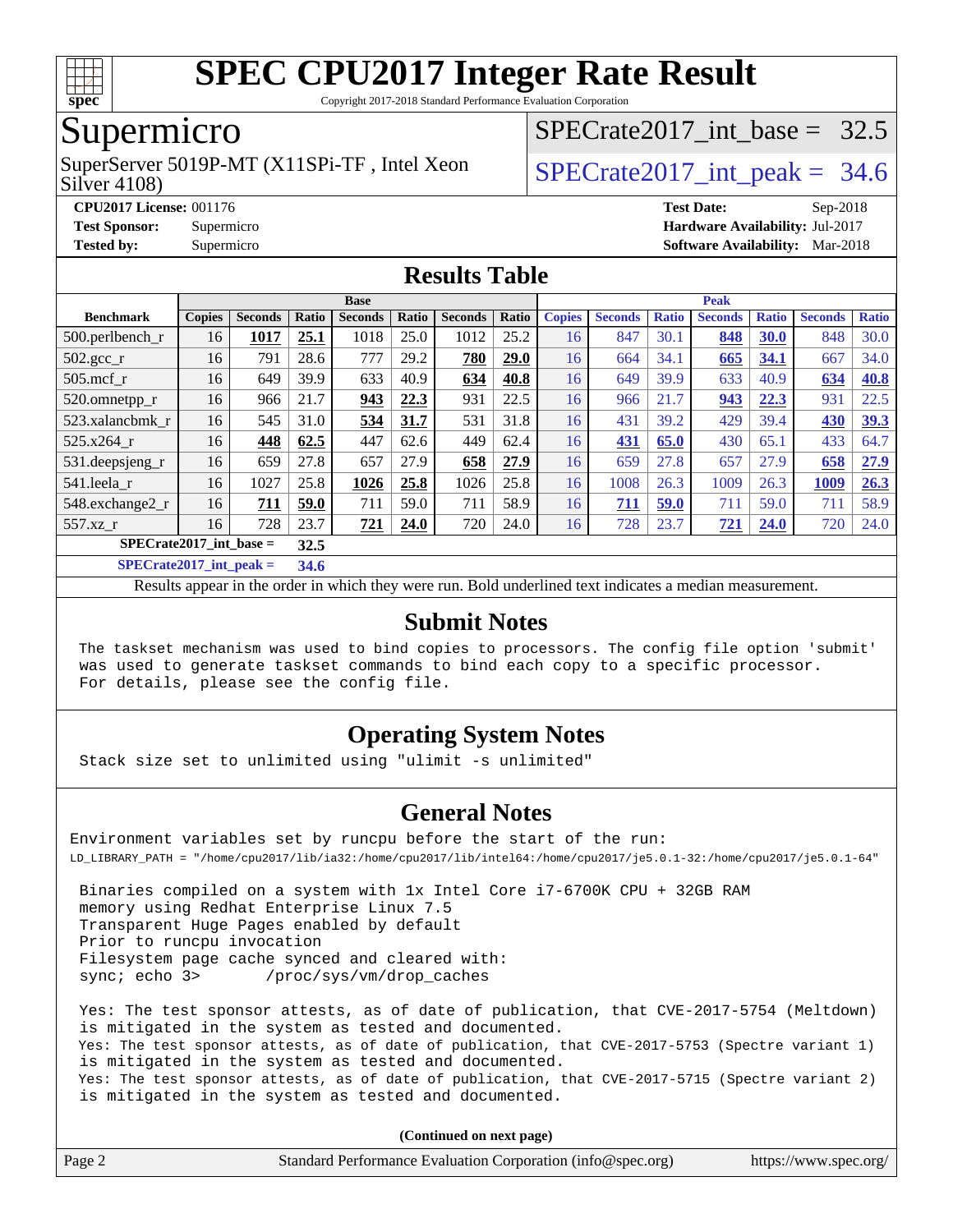

Copyright 2017-2018 Standard Performance Evaluation Corporation

### Supermicro

Silver 4108) SuperServer 5019P-MT (X11SPi-TF, Intel Xeon  $S^{2}$  SPECrate 2017 int peak = 34.6

[SPECrate2017\\_int\\_base =](http://www.spec.org/auto/cpu2017/Docs/result-fields.html#SPECrate2017intbase) 32.5

**[Tested by:](http://www.spec.org/auto/cpu2017/Docs/result-fields.html#Testedby)** Supermicro **[Software Availability:](http://www.spec.org/auto/cpu2017/Docs/result-fields.html#SoftwareAvailability)** Mar-2018

**[CPU2017 License:](http://www.spec.org/auto/cpu2017/Docs/result-fields.html#CPU2017License)** 001176 **[Test Date:](http://www.spec.org/auto/cpu2017/Docs/result-fields.html#TestDate)** Sep-2018 **[Test Sponsor:](http://www.spec.org/auto/cpu2017/Docs/result-fields.html#TestSponsor)** Supermicro **[Hardware Availability:](http://www.spec.org/auto/cpu2017/Docs/result-fields.html#HardwareAvailability)** Jul-2017

#### **[General Notes \(Continued\)](http://www.spec.org/auto/cpu2017/Docs/result-fields.html#GeneralNotes)**

 jemalloc, a general purpose malloc implementation built with the RedHat Enterprise 7.5, and the system compiler gcc 4.8.5 sources available from jemalloc.net or <https://github.com/jemalloc/jemalloc/releases>

#### **[Platform Notes](http://www.spec.org/auto/cpu2017/Docs/result-fields.html#PlatformNotes)**

Page 3 Standard Performance Evaluation Corporation [\(info@spec.org\)](mailto:info@spec.org) <https://www.spec.org/> BIOS Settings: LLC prefetch = Enable Power Technology = Custom Power Performance Tuning = BIOS Controls EPB ENERGY\_PERF\_BIAS\_CFG mode = Maximum Performance Hardware P-state = Out of Band Mode SNC = Enable XPT Prefetch = Enable Stale AtoS = Enable LLC dead line alloc = Disable IMC Interleaving = 1-way Interleave SDDC Plus One = Disable ADDDC Sparing = Disable Patrol Scrub = Disable Sysinfo program /home/cpu2017/bin/sysinfo Rev: r5974 of 2018-05-19 9bcde8f2999c33d61f64985e45859ea9 running on linux-cyyj Fri Sep 7 11:36:58 2018 SUT (System Under Test) info as seen by some common utilities. For more information on this section, see <https://www.spec.org/cpu2017/Docs/config.html#sysinfo> From /proc/cpuinfo model name : Intel(R) Xeon(R) Silver 4108 CPU @ 1.80GHz 1 "physical id"s (chips) 16 "processors" cores, siblings (Caution: counting these is hw and system dependent. The following excerpts from /proc/cpuinfo might not be reliable. Use with caution.) cpu cores : 8 siblings : 16 physical 0: cores 0 1 2 3 4 5 6 7 From lscpu: Architecture: x86\_64 CPU op-mode(s): 32-bit, 64-bit Byte Order: Little Endian  $CPU(s):$  16 On-line CPU(s) list: 0-15 Thread(s) per core: 2 Core(s) per socket: 8 **(Continued on next page)**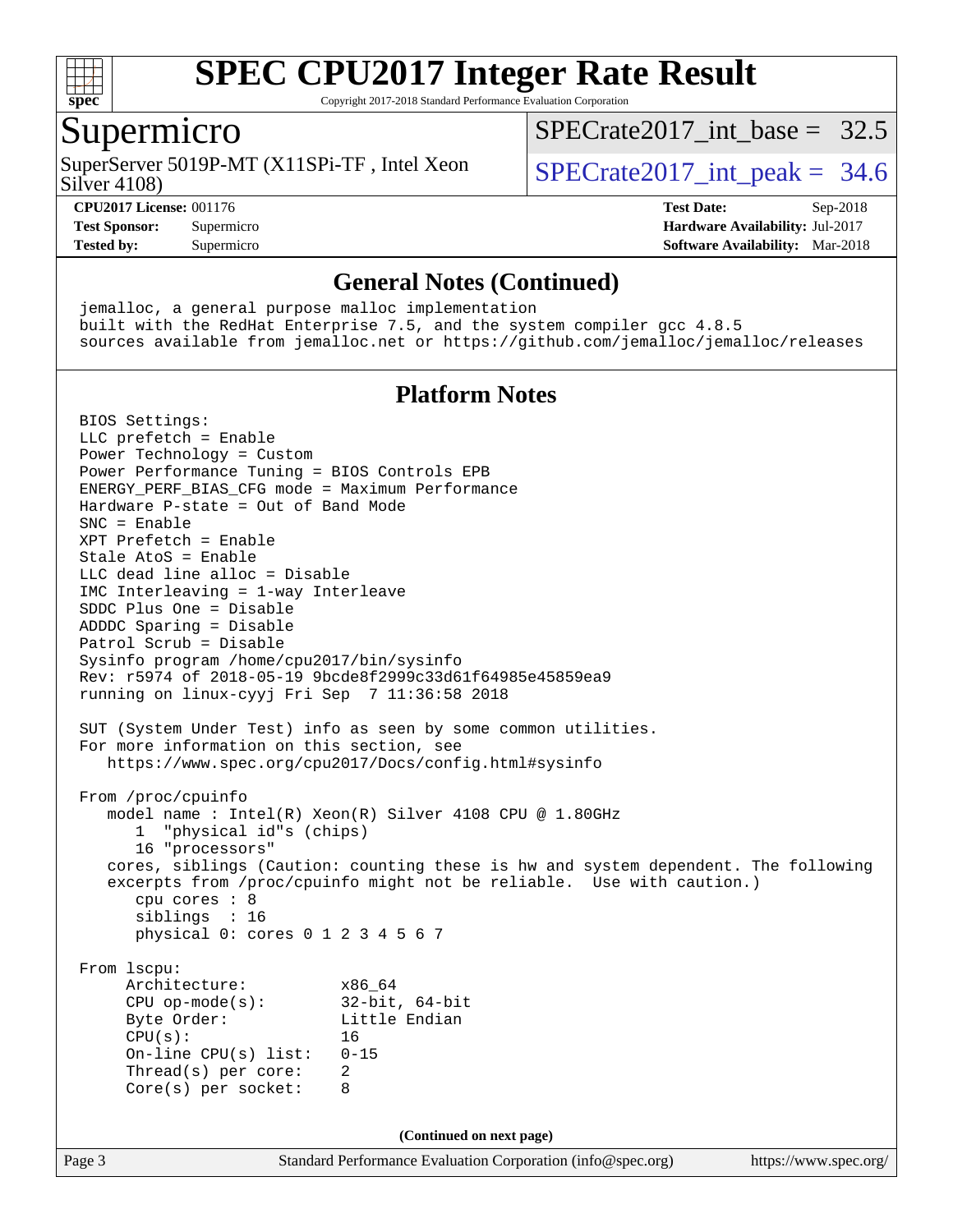

Copyright 2017-2018 Standard Performance Evaluation Corporation

# Supermicro

Silver 4108) SuperServer 5019P-MT (X11SPi-TF, Intel Xeon  $Solve(108)$   $SPECrate2017\_int\_peak = 34.6$ 

[SPECrate2017\\_int\\_base =](http://www.spec.org/auto/cpu2017/Docs/result-fields.html#SPECrate2017intbase) 32.5

#### **[CPU2017 License:](http://www.spec.org/auto/cpu2017/Docs/result-fields.html#CPU2017License)** 001176 **[Test Date:](http://www.spec.org/auto/cpu2017/Docs/result-fields.html#TestDate)** Sep-2018

**[Test Sponsor:](http://www.spec.org/auto/cpu2017/Docs/result-fields.html#TestSponsor)** Supermicro **[Hardware Availability:](http://www.spec.org/auto/cpu2017/Docs/result-fields.html#HardwareAvailability)** Jul-2017 **[Tested by:](http://www.spec.org/auto/cpu2017/Docs/result-fields.html#Testedby)** Supermicro **Supermicro [Software Availability:](http://www.spec.org/auto/cpu2017/Docs/result-fields.html#SoftwareAvailability)** Mar-2018

### **[Platform Notes \(Continued\)](http://www.spec.org/auto/cpu2017/Docs/result-fields.html#PlatformNotes)**

| Socket(s):                               | 1                                                                                    |
|------------------------------------------|--------------------------------------------------------------------------------------|
| NUMA $node(s):$                          | $\mathbf{1}$                                                                         |
| Vendor ID:                               | GenuineIntel                                                                         |
| CPU family:                              | 6<br>85                                                                              |
| Model:                                   |                                                                                      |
| Model name:<br>Stepping:                 | $Intel(R)$ Xeon $(R)$ Silver 4108 CPU @ 1.80GHz<br>4                                 |
| CPU MHz:                                 | 1799.997                                                                             |
| BogoMIPS:                                | 3599.99                                                                              |
| Virtualization:                          | $VT - x$                                                                             |
| L1d cache:                               | 32K                                                                                  |
| Lli cache:                               | 32K                                                                                  |
| $L2$ cache:                              | 1024K                                                                                |
| L3 cache:                                | 11264K                                                                               |
| NUMA node0 CPU(s):                       | $0 - 15$                                                                             |
| Flags:                                   | fpu vme de pse tsc msr pae mce cx8 apic sep mtrr pge mca cmov                        |
|                                          | pat pse36 clflush dts acpi mmx fxsr sse sse2 ss ht tm pbe syscall nx pdpe1gb rdtscp  |
|                                          | lm constant_tsc art arch_perfmon pebs bts rep_good nopl xtopology nonstop_tsc        |
|                                          | aperfmperf eagerfpu pni pclmulqdq dtes64 monitor ds_cpl vmx smx est tm2 ssse3 sdbg   |
|                                          | fma cx16 xtpr pdcm pcid dca sse4_1 sse4_2 x2apic movbe popcnt tsc_deadline_timer aes |
|                                          | xsave avx f16c rdrand lahf_lm abm 3dnowprefetch ida arat epb invpcid_single pln pts  |
|                                          | dtherm hwp_epp intel_pt rsb_ctxsw spec_ctrl retpoline kaiser tpr_shadow vnmi         |
|                                          | flexpriority ept vpid fsgsbase tsc_adjust bmil hle avx2 smep bmi2 erms invpcid rtm   |
|                                          | cqm mpx avx512f avx512dq rdseed adx smap clflushopt clwb avx512cd avx512bw avx512vl  |
|                                          | xsaveopt xsavec xgetbvl cqm_llc cqm_occup_llc pku ospke                              |
| /proc/cpuinfo cache data                 |                                                                                      |
| cache size : $11264$ KB                  |                                                                                      |
|                                          |                                                                                      |
|                                          | From numactl --hardware WARNING: a numactl 'node' might or might not correspond to a |
| physical chip.                           |                                                                                      |
| available: 1 nodes (0)                   |                                                                                      |
|                                          | node 0 cpus: 0 1 2 3 4 5 6 7 8 9 10 11 12 13 14 15                                   |
| node 0 size: 193022 MB                   |                                                                                      |
| node 0 free: 192081 MB                   |                                                                                      |
| node distances:                          |                                                                                      |
| node 0                                   |                                                                                      |
| 0: 10                                    |                                                                                      |
|                                          |                                                                                      |
| From /proc/meminfo                       |                                                                                      |
| MemTotal:<br>197655288 kB                |                                                                                      |
| HugePages_Total:                         | 0                                                                                    |
| Hugepagesize:                            | 2048 kB                                                                              |
| From /etc/*release* /etc/*version*       |                                                                                      |
| SuSE-release:                            |                                                                                      |
| SUSE Linux Enterprise Server 12 (x86_64) |                                                                                      |
|                                          |                                                                                      |
|                                          | (Continued on next page)                                                             |
|                                          |                                                                                      |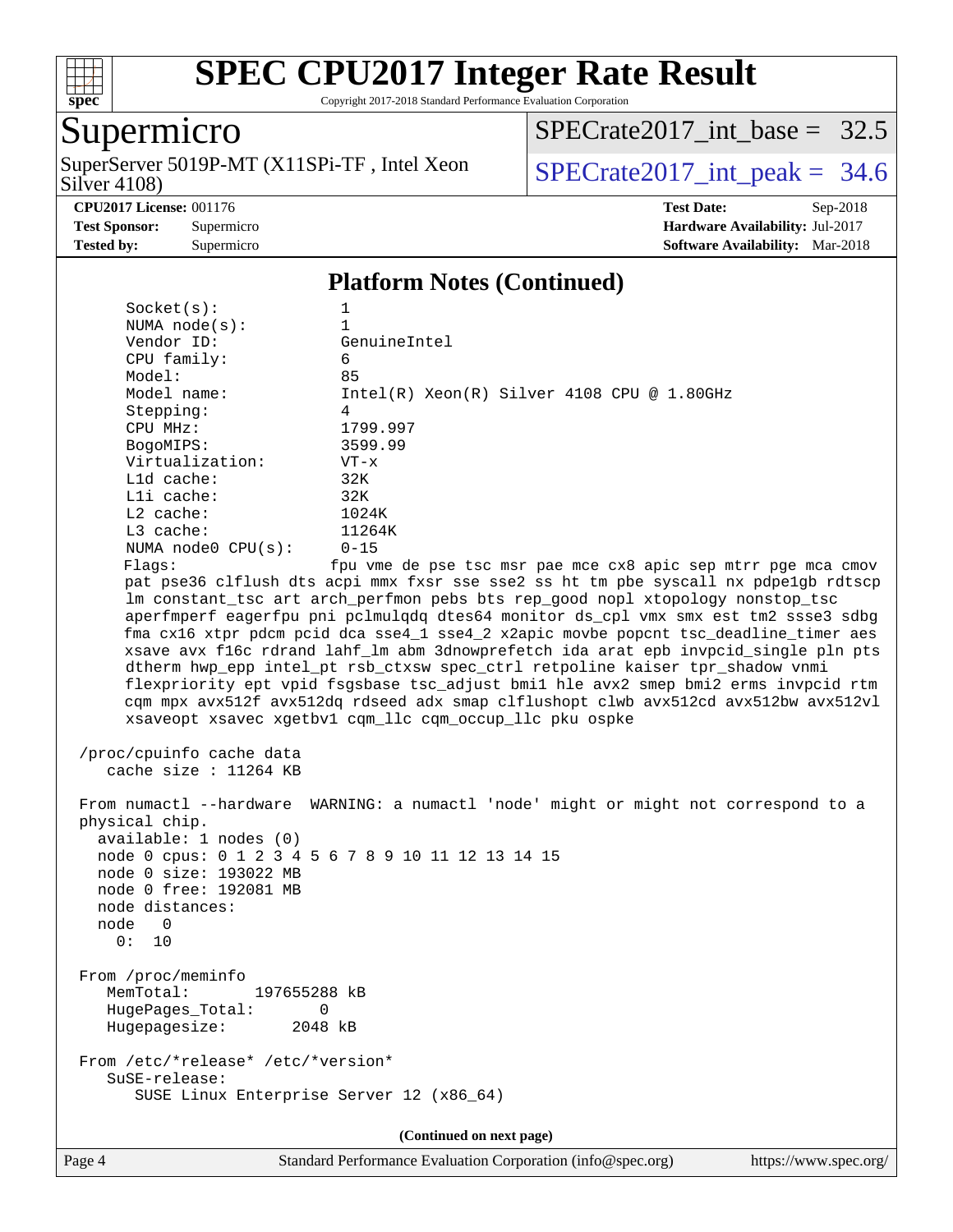

Copyright 2017-2018 Standard Performance Evaluation Corporation

### Supermicro

Silver 4108) SuperServer 5019P-MT (X11SPi-TF, Intel Xeon  $S^{2}$  SPECrate 2017 int peak = 34.6

SPECrate2017 int\_base =  $32.5$ 

**[Tested by:](http://www.spec.org/auto/cpu2017/Docs/result-fields.html#Testedby)** Supermicro **[Software Availability:](http://www.spec.org/auto/cpu2017/Docs/result-fields.html#SoftwareAvailability)** Mar-2018

**[CPU2017 License:](http://www.spec.org/auto/cpu2017/Docs/result-fields.html#CPU2017License)** 001176 **[Test Date:](http://www.spec.org/auto/cpu2017/Docs/result-fields.html#TestDate)** Sep-2018 **[Test Sponsor:](http://www.spec.org/auto/cpu2017/Docs/result-fields.html#TestSponsor)** Supermicro **[Hardware Availability:](http://www.spec.org/auto/cpu2017/Docs/result-fields.html#HardwareAvailability)** Jul-2017

#### **[Platform Notes \(Continued\)](http://www.spec.org/auto/cpu2017/Docs/result-fields.html#PlatformNotes)**

Page 5 Standard Performance Evaluation Corporation [\(info@spec.org\)](mailto:info@spec.org) <https://www.spec.org/> VERSION = 12 PATCHLEVEL = 3 # This file is deprecated and will be removed in a future service pack or release. # Please check /etc/os-release for details about this release. os-release: NAME="SLES" VERSION="12-SP3" VERSION\_ID="12.3" PRETTY\_NAME="SUSE Linux Enterprise Server 12 SP3" ID="sles" ANSI\_COLOR="0;32" CPE\_NAME="cpe:/o:suse:sles:12:sp3" uname -a: Linux linux-cyyj 4.4.114-94.11-default #1 SMP Thu Feb 1 19:28:26 UTC 2018 (4309ff9) x86\_64 x86\_64 x86\_64 GNU/Linux Kernel self-reported vulnerability status: CVE-2017-5754 (Meltdown): Mitigation: PTI CVE-2017-5753 (Spectre variant 1): Mitigation: Barriers CVE-2017-5715 (Spectre variant 2): Mitigation: IBRS+IBPB run-level 3 Sep 7 10:39 SPEC is set to: /home/cpu2017 Filesystem Type Size Used Avail Use% Mounted on /dev/sda3 xfs 145G 4.0G 141G 3% /home Additional information from dmidecode follows. WARNING: Use caution when you interpret this section. The 'dmidecode' program reads system data which is "intended to allow hardware to be accurately determined", but the intent may not be met, as there are frequent changes to hardware, firmware, and the "DMTF SMBIOS" standard. BIOS American Megatrends Inc. 2.1 06/14/2018 Memory: 2x NO DIMM NO DIMM 6x Samsung M393A4K40BB2-CTD 32 GB 2 rank 2666, configured at 2400 (End of data from sysinfo program) **[Compiler Version Notes](http://www.spec.org/auto/cpu2017/Docs/result-fields.html#CompilerVersionNotes)** ============================================================================== CC 500.perlbench\_r(base)  $502.\text{gcc}_r(\text{base})$  505.mcf\_r(base)  $525.x264_r(\text{base})$  557.xz\_r(base) ------------------------------------------------------------------------------ **(Continued on next page)**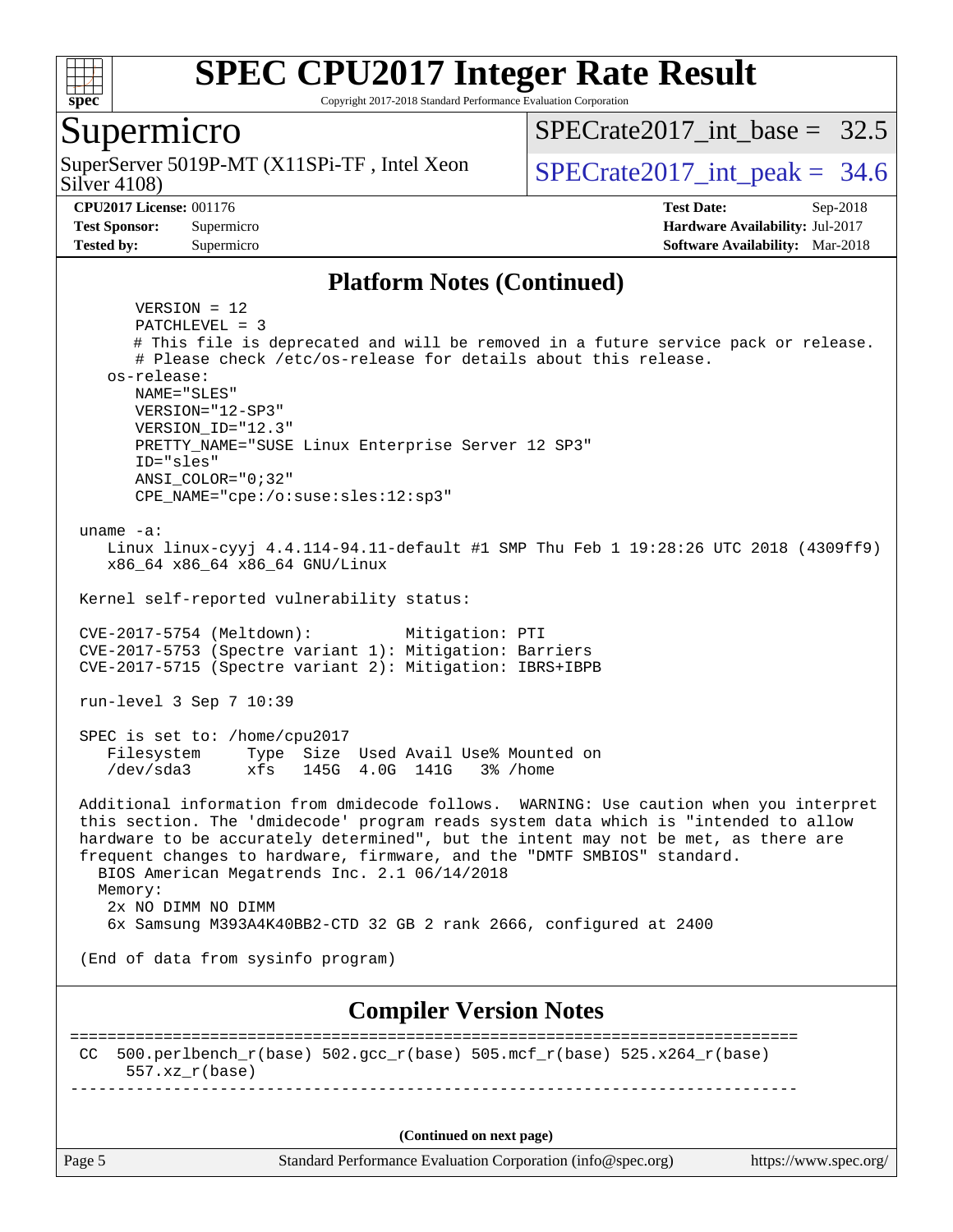

Copyright 2017-2018 Standard Performance Evaluation Corporation

## Supermicro

Silver 4108) SuperServer 5019P-MT (X11SPi-TF, Intel Xeon  $Solve(108)$   $SPECrate2017\_int\_peak = 34.6$ 

[SPECrate2017\\_int\\_base =](http://www.spec.org/auto/cpu2017/Docs/result-fields.html#SPECrate2017intbase) 32.5

**[CPU2017 License:](http://www.spec.org/auto/cpu2017/Docs/result-fields.html#CPU2017License)** 001176 **[Test Date:](http://www.spec.org/auto/cpu2017/Docs/result-fields.html#TestDate)** Sep-2018 **[Test Sponsor:](http://www.spec.org/auto/cpu2017/Docs/result-fields.html#TestSponsor)** Supermicro **[Hardware Availability:](http://www.spec.org/auto/cpu2017/Docs/result-fields.html#HardwareAvailability)** Jul-2017 **[Tested by:](http://www.spec.org/auto/cpu2017/Docs/result-fields.html#Testedby)** Supermicro **Supermicro [Software Availability:](http://www.spec.org/auto/cpu2017/Docs/result-fields.html#SoftwareAvailability)** Mar-2018

#### **[Compiler Version Notes \(Continued\)](http://www.spec.org/auto/cpu2017/Docs/result-fields.html#CompilerVersionNotes)**

| icc (ICC) 18.0.2 20180210     |  |                       |  |  |  |  | Copyright (C) 1985-2018 Intel Corporation. All rights reserved.        |  |  |  |
|-------------------------------|--|-----------------------|--|--|--|--|------------------------------------------------------------------------|--|--|--|
| <b>CC</b>                     |  | $557. xz_r (peak)$    |  |  |  |  | 500.perlbench_r(peak) 502.gcc_r(peak) 505.mcf_r(peak) 525.x264_r(peak) |  |  |  |
| icc (ICC) 18.0.2 20180210     |  |                       |  |  |  |  | Copyright (C) 1985-2018 Intel Corporation. All rights reserved.        |  |  |  |
|                               |  | $541.$ leela_r(base)  |  |  |  |  | CXXC 520.omnetpp_r(base) 523.xalancbmk_r(base) 531.deepsjeng_r(base)   |  |  |  |
| icpc (ICC) 18.0.2 20180210    |  |                       |  |  |  |  | Copyright (C) 1985-2018 Intel Corporation. All rights reserved.        |  |  |  |
|                               |  | 541.leela_r(peak)     |  |  |  |  | CXXC 520.omnetpp_r(peak) 523.xalancbmk_r(peak) 531.deepsjeng_r(peak)   |  |  |  |
| icpc (ICC) 18.0.2 20180210    |  |                       |  |  |  |  | Copyright (C) 1985-2018 Intel Corporation. All rights reserved.        |  |  |  |
| $FC 548. exchange2_r(base)$   |  |                       |  |  |  |  |                                                                        |  |  |  |
| ifort (IFORT) 18.0.2 20180210 |  |                       |  |  |  |  | Copyright (C) 1985-2018 Intel Corporation. All rights reserved.        |  |  |  |
| FC.                           |  | 548.exchange2_r(peak) |  |  |  |  |                                                                        |  |  |  |
| ifort (IFORT) 18.0.2 20180210 |  |                       |  |  |  |  | Copyright (C) 1985-2018 Intel Corporation. All rights reserved.        |  |  |  |
|                               |  |                       |  |  |  |  |                                                                        |  |  |  |

# **[Base Compiler Invocation](http://www.spec.org/auto/cpu2017/Docs/result-fields.html#BaseCompilerInvocation)**

[C benchmarks:](http://www.spec.org/auto/cpu2017/Docs/result-fields.html#Cbenchmarks) [icc -m64 -std=c11](http://www.spec.org/cpu2017/results/res2018q4/cpu2017-20181002-09032.flags.html#user_CCbase_intel_icc_64bit_c11_33ee0cdaae7deeeab2a9725423ba97205ce30f63b9926c2519791662299b76a0318f32ddfffdc46587804de3178b4f9328c46fa7c2b0cd779d7a61945c91cd35)

**(Continued on next page)**

Page 6 Standard Performance Evaluation Corporation [\(info@spec.org\)](mailto:info@spec.org) <https://www.spec.org/>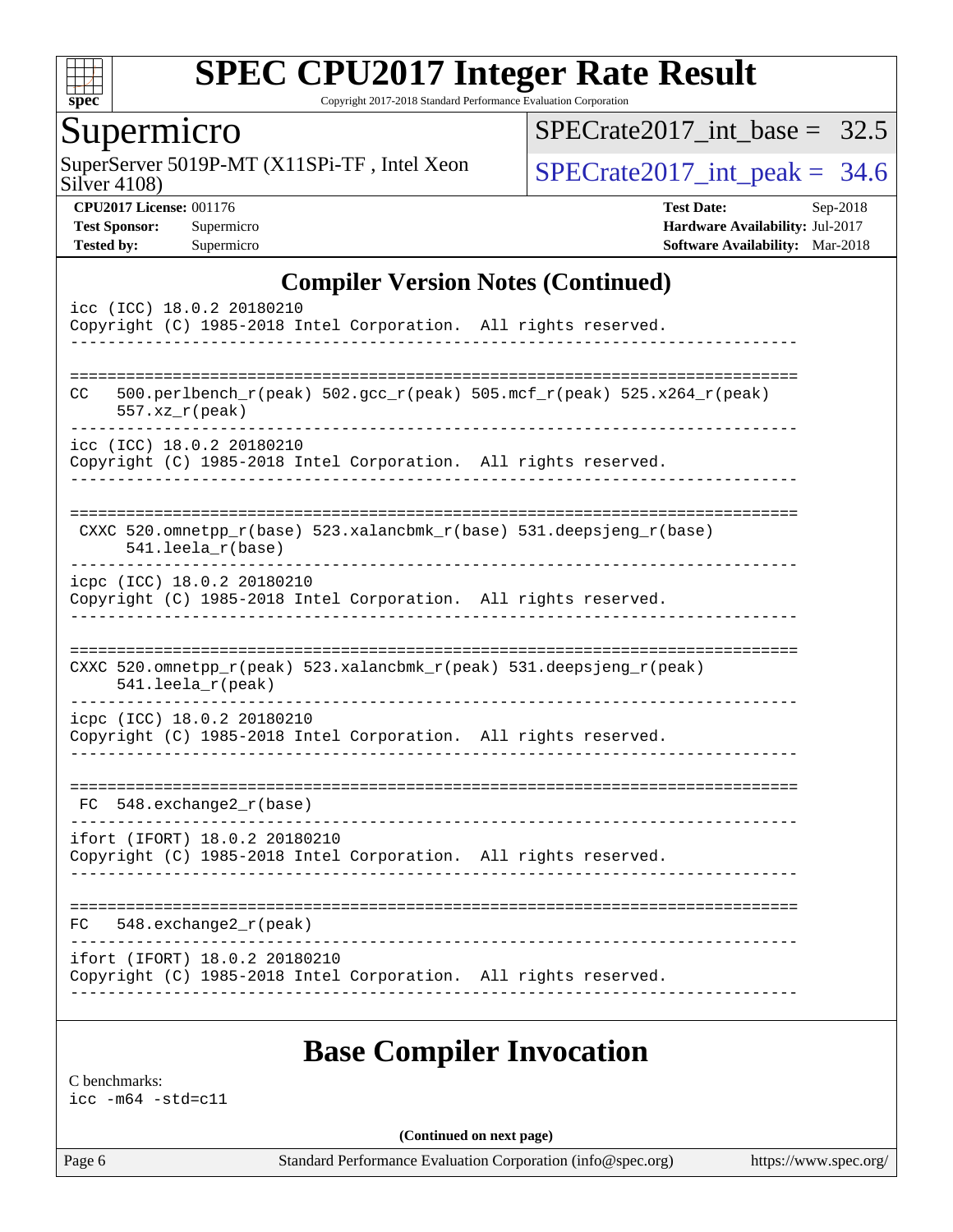

Copyright 2017-2018 Standard Performance Evaluation Corporation

### Supermicro

Silver 4108) SuperServer 5019P-MT (X11SPi-TF, Intel Xeon  $S^{2}$  SPECrate 2017 int peak = 34.6

SPECrate2017 int\_base =  $32.5$ 

**[CPU2017 License:](http://www.spec.org/auto/cpu2017/Docs/result-fields.html#CPU2017License)** 001176 **[Test Date:](http://www.spec.org/auto/cpu2017/Docs/result-fields.html#TestDate)** Sep-2018 **[Test Sponsor:](http://www.spec.org/auto/cpu2017/Docs/result-fields.html#TestSponsor)** Supermicro **[Hardware Availability:](http://www.spec.org/auto/cpu2017/Docs/result-fields.html#HardwareAvailability)** Jul-2017 **[Tested by:](http://www.spec.org/auto/cpu2017/Docs/result-fields.html#Testedby)** Supermicro **[Software Availability:](http://www.spec.org/auto/cpu2017/Docs/result-fields.html#SoftwareAvailability)** Mar-2018

# **[Base Compiler Invocation \(Continued\)](http://www.spec.org/auto/cpu2017/Docs/result-fields.html#BaseCompilerInvocation)**

[C++ benchmarks](http://www.spec.org/auto/cpu2017/Docs/result-fields.html#CXXbenchmarks): [icpc -m64](http://www.spec.org/cpu2017/results/res2018q4/cpu2017-20181002-09032.flags.html#user_CXXbase_intel_icpc_64bit_4ecb2543ae3f1412ef961e0650ca070fec7b7afdcd6ed48761b84423119d1bf6bdf5cad15b44d48e7256388bc77273b966e5eb805aefd121eb22e9299b2ec9d9)

[Fortran benchmarks](http://www.spec.org/auto/cpu2017/Docs/result-fields.html#Fortranbenchmarks): [ifort -m64](http://www.spec.org/cpu2017/results/res2018q4/cpu2017-20181002-09032.flags.html#user_FCbase_intel_ifort_64bit_24f2bb282fbaeffd6157abe4f878425411749daecae9a33200eee2bee2fe76f3b89351d69a8130dd5949958ce389cf37ff59a95e7a40d588e8d3a57e0c3fd751)

# **[Base Portability Flags](http://www.spec.org/auto/cpu2017/Docs/result-fields.html#BasePortabilityFlags)**

 500.perlbench\_r: [-DSPEC\\_LP64](http://www.spec.org/cpu2017/results/res2018q4/cpu2017-20181002-09032.flags.html#b500.perlbench_r_basePORTABILITY_DSPEC_LP64) [-DSPEC\\_LINUX\\_X64](http://www.spec.org/cpu2017/results/res2018q4/cpu2017-20181002-09032.flags.html#b500.perlbench_r_baseCPORTABILITY_DSPEC_LINUX_X64) 502.gcc\_r: [-DSPEC\\_LP64](http://www.spec.org/cpu2017/results/res2018q4/cpu2017-20181002-09032.flags.html#suite_basePORTABILITY502_gcc_r_DSPEC_LP64) 505.mcf\_r: [-DSPEC\\_LP64](http://www.spec.org/cpu2017/results/res2018q4/cpu2017-20181002-09032.flags.html#suite_basePORTABILITY505_mcf_r_DSPEC_LP64) 520.omnetpp\_r: [-DSPEC\\_LP64](http://www.spec.org/cpu2017/results/res2018q4/cpu2017-20181002-09032.flags.html#suite_basePORTABILITY520_omnetpp_r_DSPEC_LP64) 523.xalancbmk\_r: [-DSPEC\\_LP64](http://www.spec.org/cpu2017/results/res2018q4/cpu2017-20181002-09032.flags.html#suite_basePORTABILITY523_xalancbmk_r_DSPEC_LP64) [-DSPEC\\_LINUX](http://www.spec.org/cpu2017/results/res2018q4/cpu2017-20181002-09032.flags.html#b523.xalancbmk_r_baseCXXPORTABILITY_DSPEC_LINUX) 525.x264\_r: [-DSPEC\\_LP64](http://www.spec.org/cpu2017/results/res2018q4/cpu2017-20181002-09032.flags.html#suite_basePORTABILITY525_x264_r_DSPEC_LP64) 531.deepsjeng\_r: [-DSPEC\\_LP64](http://www.spec.org/cpu2017/results/res2018q4/cpu2017-20181002-09032.flags.html#suite_basePORTABILITY531_deepsjeng_r_DSPEC_LP64) 541.leela\_r: [-DSPEC\\_LP64](http://www.spec.org/cpu2017/results/res2018q4/cpu2017-20181002-09032.flags.html#suite_basePORTABILITY541_leela_r_DSPEC_LP64) 548.exchange2\_r: [-DSPEC\\_LP64](http://www.spec.org/cpu2017/results/res2018q4/cpu2017-20181002-09032.flags.html#suite_basePORTABILITY548_exchange2_r_DSPEC_LP64) 557.xz\_r: [-DSPEC\\_LP64](http://www.spec.org/cpu2017/results/res2018q4/cpu2017-20181002-09032.flags.html#suite_basePORTABILITY557_xz_r_DSPEC_LP64)

# **[Base Optimization Flags](http://www.spec.org/auto/cpu2017/Docs/result-fields.html#BaseOptimizationFlags)**

#### [C benchmarks](http://www.spec.org/auto/cpu2017/Docs/result-fields.html#Cbenchmarks):

[-Wl,-z,muldefs](http://www.spec.org/cpu2017/results/res2018q4/cpu2017-20181002-09032.flags.html#user_CCbase_link_force_multiple1_b4cbdb97b34bdee9ceefcfe54f4c8ea74255f0b02a4b23e853cdb0e18eb4525ac79b5a88067c842dd0ee6996c24547a27a4b99331201badda8798ef8a743f577) [-xCORE-AVX512](http://www.spec.org/cpu2017/results/res2018q4/cpu2017-20181002-09032.flags.html#user_CCbase_f-xCORE-AVX512) [-ipo](http://www.spec.org/cpu2017/results/res2018q4/cpu2017-20181002-09032.flags.html#user_CCbase_f-ipo) [-O3](http://www.spec.org/cpu2017/results/res2018q4/cpu2017-20181002-09032.flags.html#user_CCbase_f-O3) [-no-prec-div](http://www.spec.org/cpu2017/results/res2018q4/cpu2017-20181002-09032.flags.html#user_CCbase_f-no-prec-div) [-qopt-mem-layout-trans=3](http://www.spec.org/cpu2017/results/res2018q4/cpu2017-20181002-09032.flags.html#user_CCbase_f-qopt-mem-layout-trans_de80db37974c74b1f0e20d883f0b675c88c3b01e9d123adea9b28688d64333345fb62bc4a798493513fdb68f60282f9a726aa07f478b2f7113531aecce732043) [-L/usr/local/je5.0.1-64/lib](http://www.spec.org/cpu2017/results/res2018q4/cpu2017-20181002-09032.flags.html#user_CCbase_jemalloc_link_path64_4b10a636b7bce113509b17f3bd0d6226c5fb2346b9178c2d0232c14f04ab830f976640479e5c33dc2bcbbdad86ecfb6634cbbd4418746f06f368b512fced5394) [-ljemalloc](http://www.spec.org/cpu2017/results/res2018q4/cpu2017-20181002-09032.flags.html#user_CCbase_jemalloc_link_lib_d1249b907c500fa1c0672f44f562e3d0f79738ae9e3c4a9c376d49f265a04b9c99b167ecedbf6711b3085be911c67ff61f150a17b3472be731631ba4d0471706)

#### [C++ benchmarks:](http://www.spec.org/auto/cpu2017/Docs/result-fields.html#CXXbenchmarks)

[-Wl,-z,muldefs](http://www.spec.org/cpu2017/results/res2018q4/cpu2017-20181002-09032.flags.html#user_CXXbase_link_force_multiple1_b4cbdb97b34bdee9ceefcfe54f4c8ea74255f0b02a4b23e853cdb0e18eb4525ac79b5a88067c842dd0ee6996c24547a27a4b99331201badda8798ef8a743f577) [-xCORE-AVX512](http://www.spec.org/cpu2017/results/res2018q4/cpu2017-20181002-09032.flags.html#user_CXXbase_f-xCORE-AVX512) [-ipo](http://www.spec.org/cpu2017/results/res2018q4/cpu2017-20181002-09032.flags.html#user_CXXbase_f-ipo) [-O3](http://www.spec.org/cpu2017/results/res2018q4/cpu2017-20181002-09032.flags.html#user_CXXbase_f-O3) [-no-prec-div](http://www.spec.org/cpu2017/results/res2018q4/cpu2017-20181002-09032.flags.html#user_CXXbase_f-no-prec-div) [-qopt-mem-layout-trans=3](http://www.spec.org/cpu2017/results/res2018q4/cpu2017-20181002-09032.flags.html#user_CXXbase_f-qopt-mem-layout-trans_de80db37974c74b1f0e20d883f0b675c88c3b01e9d123adea9b28688d64333345fb62bc4a798493513fdb68f60282f9a726aa07f478b2f7113531aecce732043) [-L/usr/local/je5.0.1-64/lib](http://www.spec.org/cpu2017/results/res2018q4/cpu2017-20181002-09032.flags.html#user_CXXbase_jemalloc_link_path64_4b10a636b7bce113509b17f3bd0d6226c5fb2346b9178c2d0232c14f04ab830f976640479e5c33dc2bcbbdad86ecfb6634cbbd4418746f06f368b512fced5394) [-ljemalloc](http://www.spec.org/cpu2017/results/res2018q4/cpu2017-20181002-09032.flags.html#user_CXXbase_jemalloc_link_lib_d1249b907c500fa1c0672f44f562e3d0f79738ae9e3c4a9c376d49f265a04b9c99b167ecedbf6711b3085be911c67ff61f150a17b3472be731631ba4d0471706)

#### [Fortran benchmarks](http://www.spec.org/auto/cpu2017/Docs/result-fields.html#Fortranbenchmarks):

[-Wl,-z,muldefs](http://www.spec.org/cpu2017/results/res2018q4/cpu2017-20181002-09032.flags.html#user_FCbase_link_force_multiple1_b4cbdb97b34bdee9ceefcfe54f4c8ea74255f0b02a4b23e853cdb0e18eb4525ac79b5a88067c842dd0ee6996c24547a27a4b99331201badda8798ef8a743f577) [-xCORE-AVX512](http://www.spec.org/cpu2017/results/res2018q4/cpu2017-20181002-09032.flags.html#user_FCbase_f-xCORE-AVX512) [-ipo](http://www.spec.org/cpu2017/results/res2018q4/cpu2017-20181002-09032.flags.html#user_FCbase_f-ipo) [-O3](http://www.spec.org/cpu2017/results/res2018q4/cpu2017-20181002-09032.flags.html#user_FCbase_f-O3) [-no-prec-div](http://www.spec.org/cpu2017/results/res2018q4/cpu2017-20181002-09032.flags.html#user_FCbase_f-no-prec-div) [-qopt-mem-layout-trans=3](http://www.spec.org/cpu2017/results/res2018q4/cpu2017-20181002-09032.flags.html#user_FCbase_f-qopt-mem-layout-trans_de80db37974c74b1f0e20d883f0b675c88c3b01e9d123adea9b28688d64333345fb62bc4a798493513fdb68f60282f9a726aa07f478b2f7113531aecce732043) [-nostandard-realloc-lhs](http://www.spec.org/cpu2017/results/res2018q4/cpu2017-20181002-09032.flags.html#user_FCbase_f_2003_std_realloc_82b4557e90729c0f113870c07e44d33d6f5a304b4f63d4c15d2d0f1fab99f5daaed73bdb9275d9ae411527f28b936061aa8b9c8f2d63842963b95c9dd6426b8a) [-L/usr/local/je5.0.1-64/lib](http://www.spec.org/cpu2017/results/res2018q4/cpu2017-20181002-09032.flags.html#user_FCbase_jemalloc_link_path64_4b10a636b7bce113509b17f3bd0d6226c5fb2346b9178c2d0232c14f04ab830f976640479e5c33dc2bcbbdad86ecfb6634cbbd4418746f06f368b512fced5394) [-ljemalloc](http://www.spec.org/cpu2017/results/res2018q4/cpu2017-20181002-09032.flags.html#user_FCbase_jemalloc_link_lib_d1249b907c500fa1c0672f44f562e3d0f79738ae9e3c4a9c376d49f265a04b9c99b167ecedbf6711b3085be911c67ff61f150a17b3472be731631ba4d0471706)

# **[Peak Compiler Invocation](http://www.spec.org/auto/cpu2017/Docs/result-fields.html#PeakCompilerInvocation)**

[C benchmarks \(except as noted below\)](http://www.spec.org/auto/cpu2017/Docs/result-fields.html#Cbenchmarksexceptasnotedbelow):  $\text{icc}$  -m64 -std=c11

**(Continued on next page)**

Page 7 Standard Performance Evaluation Corporation [\(info@spec.org\)](mailto:info@spec.org) <https://www.spec.org/>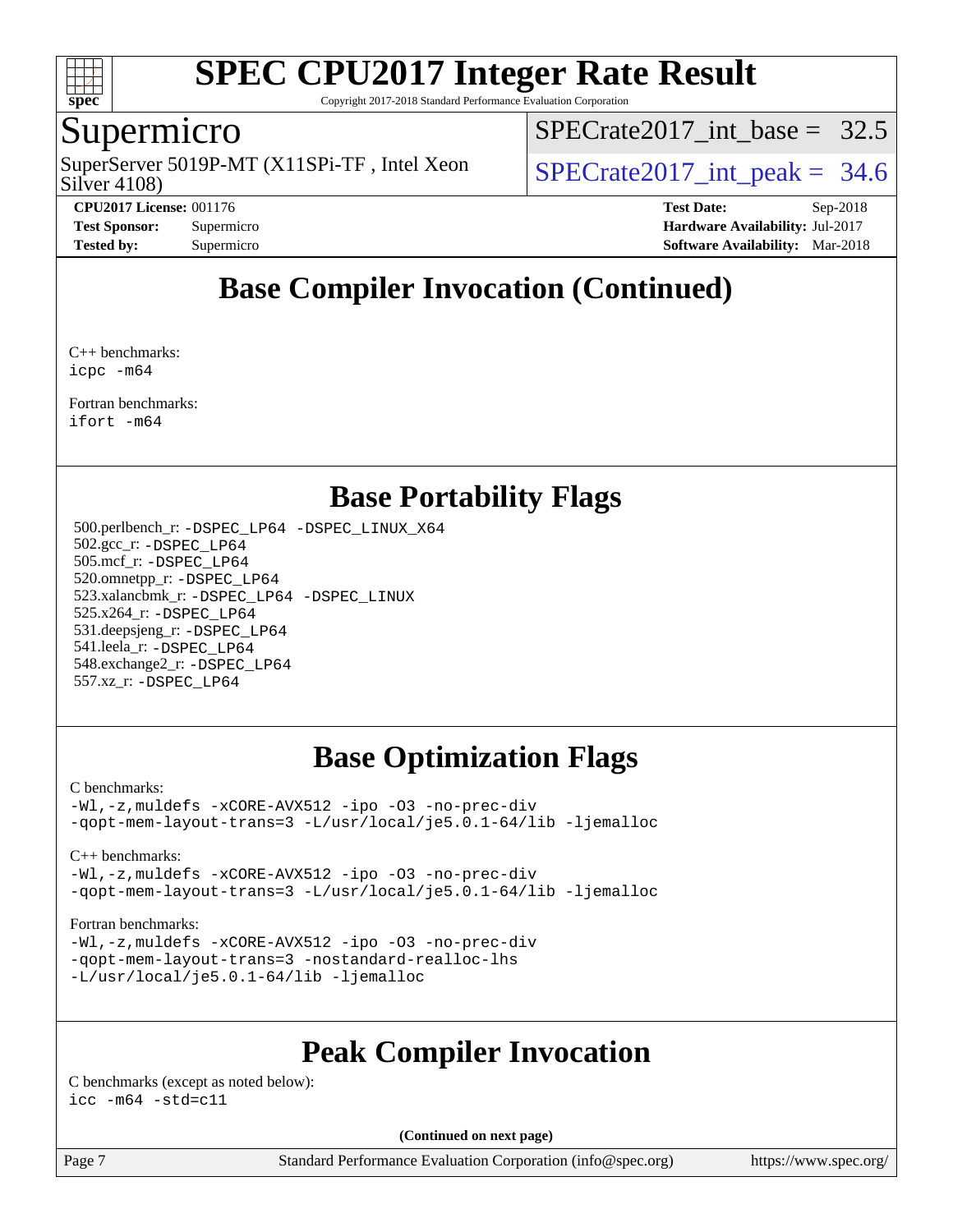

Copyright 2017-2018 Standard Performance Evaluation Corporation

### Supermicro

Silver 4108) SuperServer 5019P-MT (X11SPi-TF, Intel Xeon  $S^{2}$  SPECrate 2017 int peak = 34.6

SPECrate2017 int\_base =  $32.5$ 

**[CPU2017 License:](http://www.spec.org/auto/cpu2017/Docs/result-fields.html#CPU2017License)** 001176 **[Test Date:](http://www.spec.org/auto/cpu2017/Docs/result-fields.html#TestDate)** Sep-2018 **[Test Sponsor:](http://www.spec.org/auto/cpu2017/Docs/result-fields.html#TestSponsor)** Supermicro **[Hardware Availability:](http://www.spec.org/auto/cpu2017/Docs/result-fields.html#HardwareAvailability)** Jul-2017 **[Tested by:](http://www.spec.org/auto/cpu2017/Docs/result-fields.html#Testedby)** Supermicro **[Software Availability:](http://www.spec.org/auto/cpu2017/Docs/result-fields.html#SoftwareAvailability)** Mar-2018

# **[Peak Compiler Invocation \(Continued\)](http://www.spec.org/auto/cpu2017/Docs/result-fields.html#PeakCompilerInvocation)**

502.gcc\_r: [icc -m32 -std=c11 -L/home/prasadj/specdev/IC18u2\\_Internal/lin\\_18\\_0\\_20180210/compiler/lib/ia32\\_lin](http://www.spec.org/cpu2017/results/res2018q4/cpu2017-20181002-09032.flags.html#user_peakCCLD502_gcc_r_intel_icc_a481ac844e7127046fad14d498c730a1848fa901fbbb2c3dfdd5e9fbbac777c8009953946d55d8b6afe8ed0da70dd2b4f8dedbdf7ab1ee211ba70d24a5d89f85)

[C++ benchmarks \(except as noted below\)](http://www.spec.org/auto/cpu2017/Docs/result-fields.html#CXXbenchmarksexceptasnotedbelow): [icpc -m64](http://www.spec.org/cpu2017/results/res2018q4/cpu2017-20181002-09032.flags.html#user_CXXpeak_intel_icpc_64bit_4ecb2543ae3f1412ef961e0650ca070fec7b7afdcd6ed48761b84423119d1bf6bdf5cad15b44d48e7256388bc77273b966e5eb805aefd121eb22e9299b2ec9d9)

523.xalancbmk\_r: [icpc -m32 -L/home/prasadj/specdev/IC18u2\\_Internal/lin\\_18\\_0\\_20180210/compiler/lib/ia32\\_lin](http://www.spec.org/cpu2017/results/res2018q4/cpu2017-20181002-09032.flags.html#user_peakCXXLD523_xalancbmk_r_intel_icpc_c6d030cd79af6ea7d6fb64c57e8fe7ae8fe0b96fc5a3b3f4a10e3273b3d7fa9decd8263f6330cef23f751cb093a69fae84a2bf4c243500a8eed069248128076f)

[Fortran benchmarks](http://www.spec.org/auto/cpu2017/Docs/result-fields.html#Fortranbenchmarks):

[ifort -m64](http://www.spec.org/cpu2017/results/res2018q4/cpu2017-20181002-09032.flags.html#user_FCpeak_intel_ifort_64bit_24f2bb282fbaeffd6157abe4f878425411749daecae9a33200eee2bee2fe76f3b89351d69a8130dd5949958ce389cf37ff59a95e7a40d588e8d3a57e0c3fd751)

# **[Peak Portability Flags](http://www.spec.org/auto/cpu2017/Docs/result-fields.html#PeakPortabilityFlags)**

 500.perlbench\_r: [-DSPEC\\_LP64](http://www.spec.org/cpu2017/results/res2018q4/cpu2017-20181002-09032.flags.html#b500.perlbench_r_peakPORTABILITY_DSPEC_LP64) [-DSPEC\\_LINUX\\_X64](http://www.spec.org/cpu2017/results/res2018q4/cpu2017-20181002-09032.flags.html#b500.perlbench_r_peakCPORTABILITY_DSPEC_LINUX_X64) 502.gcc\_r: [-D\\_FILE\\_OFFSET\\_BITS=64](http://www.spec.org/cpu2017/results/res2018q4/cpu2017-20181002-09032.flags.html#user_peakPORTABILITY502_gcc_r_file_offset_bits_64_5ae949a99b284ddf4e95728d47cb0843d81b2eb0e18bdfe74bbf0f61d0b064f4bda2f10ea5eb90e1dcab0e84dbc592acfc5018bc955c18609f94ddb8d550002c) 505.mcf\_r: [-DSPEC\\_LP64](http://www.spec.org/cpu2017/results/res2018q4/cpu2017-20181002-09032.flags.html#suite_peakPORTABILITY505_mcf_r_DSPEC_LP64) 520.omnetpp\_r: [-DSPEC\\_LP64](http://www.spec.org/cpu2017/results/res2018q4/cpu2017-20181002-09032.flags.html#suite_peakPORTABILITY520_omnetpp_r_DSPEC_LP64) 523.xalancbmk\_r: [-D\\_FILE\\_OFFSET\\_BITS=64](http://www.spec.org/cpu2017/results/res2018q4/cpu2017-20181002-09032.flags.html#user_peakPORTABILITY523_xalancbmk_r_file_offset_bits_64_5ae949a99b284ddf4e95728d47cb0843d81b2eb0e18bdfe74bbf0f61d0b064f4bda2f10ea5eb90e1dcab0e84dbc592acfc5018bc955c18609f94ddb8d550002c) [-DSPEC\\_LINUX](http://www.spec.org/cpu2017/results/res2018q4/cpu2017-20181002-09032.flags.html#b523.xalancbmk_r_peakCXXPORTABILITY_DSPEC_LINUX) 525.x264\_r: [-DSPEC\\_LP64](http://www.spec.org/cpu2017/results/res2018q4/cpu2017-20181002-09032.flags.html#suite_peakPORTABILITY525_x264_r_DSPEC_LP64) 531.deepsjeng\_r: [-DSPEC\\_LP64](http://www.spec.org/cpu2017/results/res2018q4/cpu2017-20181002-09032.flags.html#suite_peakPORTABILITY531_deepsjeng_r_DSPEC_LP64) 541.leela\_r: [-DSPEC\\_LP64](http://www.spec.org/cpu2017/results/res2018q4/cpu2017-20181002-09032.flags.html#suite_peakPORTABILITY541_leela_r_DSPEC_LP64) 548.exchange2\_r: [-DSPEC\\_LP64](http://www.spec.org/cpu2017/results/res2018q4/cpu2017-20181002-09032.flags.html#suite_peakPORTABILITY548_exchange2_r_DSPEC_LP64) 557.xz\_r: [-DSPEC\\_LP64](http://www.spec.org/cpu2017/results/res2018q4/cpu2017-20181002-09032.flags.html#suite_peakPORTABILITY557_xz_r_DSPEC_LP64)

# **[Peak Optimization Flags](http://www.spec.org/auto/cpu2017/Docs/result-fields.html#PeakOptimizationFlags)**

[C benchmarks](http://www.spec.org/auto/cpu2017/Docs/result-fields.html#Cbenchmarks):

 500.perlbench\_r: [-Wl,-z,muldefs](http://www.spec.org/cpu2017/results/res2018q4/cpu2017-20181002-09032.flags.html#user_peakEXTRA_LDFLAGS500_perlbench_r_link_force_multiple1_b4cbdb97b34bdee9ceefcfe54f4c8ea74255f0b02a4b23e853cdb0e18eb4525ac79b5a88067c842dd0ee6996c24547a27a4b99331201badda8798ef8a743f577) [-prof-gen](http://www.spec.org/cpu2017/results/res2018q4/cpu2017-20181002-09032.flags.html#user_peakPASS1_CFLAGSPASS1_LDFLAGS500_perlbench_r_prof_gen_5aa4926d6013ddb2a31985c654b3eb18169fc0c6952a63635c234f711e6e63dd76e94ad52365559451ec499a2cdb89e4dc58ba4c67ef54ca681ffbe1461d6b36)(pass 1) [-prof-use](http://www.spec.org/cpu2017/results/res2018q4/cpu2017-20181002-09032.flags.html#user_peakPASS2_CFLAGSPASS2_LDFLAGS500_perlbench_r_prof_use_1a21ceae95f36a2b53c25747139a6c16ca95bd9def2a207b4f0849963b97e94f5260e30a0c64f4bb623698870e679ca08317ef8150905d41bd88c6f78df73f19)(pass 2) [-ipo](http://www.spec.org/cpu2017/results/res2018q4/cpu2017-20181002-09032.flags.html#user_peakPASS1_COPTIMIZEPASS2_COPTIMIZE500_perlbench_r_f-ipo) [-xCORE-AVX512](http://www.spec.org/cpu2017/results/res2018q4/cpu2017-20181002-09032.flags.html#user_peakPASS2_COPTIMIZE500_perlbench_r_f-xCORE-AVX512) [-O3](http://www.spec.org/cpu2017/results/res2018q4/cpu2017-20181002-09032.flags.html#user_peakPASS1_COPTIMIZEPASS2_COPTIMIZE500_perlbench_r_f-O3) [-no-prec-div](http://www.spec.org/cpu2017/results/res2018q4/cpu2017-20181002-09032.flags.html#user_peakPASS1_COPTIMIZEPASS2_COPTIMIZE500_perlbench_r_f-no-prec-div) [-qopt-mem-layout-trans=3](http://www.spec.org/cpu2017/results/res2018q4/cpu2017-20181002-09032.flags.html#user_peakPASS1_COPTIMIZEPASS2_COPTIMIZE500_perlbench_r_f-qopt-mem-layout-trans_de80db37974c74b1f0e20d883f0b675c88c3b01e9d123adea9b28688d64333345fb62bc4a798493513fdb68f60282f9a726aa07f478b2f7113531aecce732043) [-fno-strict-overflow](http://www.spec.org/cpu2017/results/res2018q4/cpu2017-20181002-09032.flags.html#user_peakEXTRA_OPTIMIZE500_perlbench_r_f-fno-strict-overflow) [-L/usr/local/je5.0.1-64/lib](http://www.spec.org/cpu2017/results/res2018q4/cpu2017-20181002-09032.flags.html#user_peakEXTRA_LIBS500_perlbench_r_jemalloc_link_path64_4b10a636b7bce113509b17f3bd0d6226c5fb2346b9178c2d0232c14f04ab830f976640479e5c33dc2bcbbdad86ecfb6634cbbd4418746f06f368b512fced5394) [-ljemalloc](http://www.spec.org/cpu2017/results/res2018q4/cpu2017-20181002-09032.flags.html#user_peakEXTRA_LIBS500_perlbench_r_jemalloc_link_lib_d1249b907c500fa1c0672f44f562e3d0f79738ae9e3c4a9c376d49f265a04b9c99b167ecedbf6711b3085be911c67ff61f150a17b3472be731631ba4d0471706)

 502.gcc\_r: [-Wl,-z,muldefs](http://www.spec.org/cpu2017/results/res2018q4/cpu2017-20181002-09032.flags.html#user_peakEXTRA_LDFLAGS502_gcc_r_link_force_multiple1_b4cbdb97b34bdee9ceefcfe54f4c8ea74255f0b02a4b23e853cdb0e18eb4525ac79b5a88067c842dd0ee6996c24547a27a4b99331201badda8798ef8a743f577) [-prof-gen](http://www.spec.org/cpu2017/results/res2018q4/cpu2017-20181002-09032.flags.html#user_peakPASS1_CFLAGSPASS1_LDFLAGS502_gcc_r_prof_gen_5aa4926d6013ddb2a31985c654b3eb18169fc0c6952a63635c234f711e6e63dd76e94ad52365559451ec499a2cdb89e4dc58ba4c67ef54ca681ffbe1461d6b36)(pass 1) [-prof-use](http://www.spec.org/cpu2017/results/res2018q4/cpu2017-20181002-09032.flags.html#user_peakPASS2_CFLAGSPASS2_LDFLAGS502_gcc_r_prof_use_1a21ceae95f36a2b53c25747139a6c16ca95bd9def2a207b4f0849963b97e94f5260e30a0c64f4bb623698870e679ca08317ef8150905d41bd88c6f78df73f19)(pass 2) [-ipo](http://www.spec.org/cpu2017/results/res2018q4/cpu2017-20181002-09032.flags.html#user_peakPASS1_COPTIMIZEPASS2_COPTIMIZE502_gcc_r_f-ipo) [-xCORE-AVX512](http://www.spec.org/cpu2017/results/res2018q4/cpu2017-20181002-09032.flags.html#user_peakPASS2_COPTIMIZE502_gcc_r_f-xCORE-AVX512) [-O3](http://www.spec.org/cpu2017/results/res2018q4/cpu2017-20181002-09032.flags.html#user_peakPASS1_COPTIMIZEPASS2_COPTIMIZE502_gcc_r_f-O3) [-no-prec-div](http://www.spec.org/cpu2017/results/res2018q4/cpu2017-20181002-09032.flags.html#user_peakPASS1_COPTIMIZEPASS2_COPTIMIZE502_gcc_r_f-no-prec-div) [-qopt-mem-layout-trans=3](http://www.spec.org/cpu2017/results/res2018q4/cpu2017-20181002-09032.flags.html#user_peakPASS1_COPTIMIZEPASS2_COPTIMIZE502_gcc_r_f-qopt-mem-layout-trans_de80db37974c74b1f0e20d883f0b675c88c3b01e9d123adea9b28688d64333345fb62bc4a798493513fdb68f60282f9a726aa07f478b2f7113531aecce732043) [-L/usr/local/je5.0.1-32/lib](http://www.spec.org/cpu2017/results/res2018q4/cpu2017-20181002-09032.flags.html#user_peakEXTRA_LIBS502_gcc_r_jemalloc_link_path32_e29f22e8e6c17053bbc6a0971f5a9c01a601a06bb1a59df2084b77a2fe0a2995b64fd4256feaeea39eeba3aae142e96e2b2b0a28974019c0c0c88139a84f900a) [-ljemalloc](http://www.spec.org/cpu2017/results/res2018q4/cpu2017-20181002-09032.flags.html#user_peakEXTRA_LIBS502_gcc_r_jemalloc_link_lib_d1249b907c500fa1c0672f44f562e3d0f79738ae9e3c4a9c376d49f265a04b9c99b167ecedbf6711b3085be911c67ff61f150a17b3472be731631ba4d0471706)

505.mcf\_r: basepeak = yes

 $525.x264_r: -Wl, -z$ , muldefs  $-prof-gen(pass 1)$  $-prof-gen(pass 1)$  [-prof-use](http://www.spec.org/cpu2017/results/res2018q4/cpu2017-20181002-09032.flags.html#user_peakPASS2_CFLAGSPASS2_LDFLAGS525_x264_r_prof_use_1a21ceae95f36a2b53c25747139a6c16ca95bd9def2a207b4f0849963b97e94f5260e30a0c64f4bb623698870e679ca08317ef8150905d41bd88c6f78df73f19)(pass 2) [-ipo](http://www.spec.org/cpu2017/results/res2018q4/cpu2017-20181002-09032.flags.html#user_peakPASS1_COPTIMIZEPASS2_COPTIMIZE525_x264_r_f-ipo) [-xCORE-AVX512](http://www.spec.org/cpu2017/results/res2018q4/cpu2017-20181002-09032.flags.html#user_peakPASS2_COPTIMIZE525_x264_r_f-xCORE-AVX512) [-O3](http://www.spec.org/cpu2017/results/res2018q4/cpu2017-20181002-09032.flags.html#user_peakPASS1_COPTIMIZEPASS2_COPTIMIZE525_x264_r_f-O3) [-no-prec-div](http://www.spec.org/cpu2017/results/res2018q4/cpu2017-20181002-09032.flags.html#user_peakPASS1_COPTIMIZEPASS2_COPTIMIZE525_x264_r_f-no-prec-div) [-qopt-mem-layout-trans=3](http://www.spec.org/cpu2017/results/res2018q4/cpu2017-20181002-09032.flags.html#user_peakPASS1_COPTIMIZEPASS2_COPTIMIZE525_x264_r_f-qopt-mem-layout-trans_de80db37974c74b1f0e20d883f0b675c88c3b01e9d123adea9b28688d64333345fb62bc4a798493513fdb68f60282f9a726aa07f478b2f7113531aecce732043)

**(Continued on next page)**